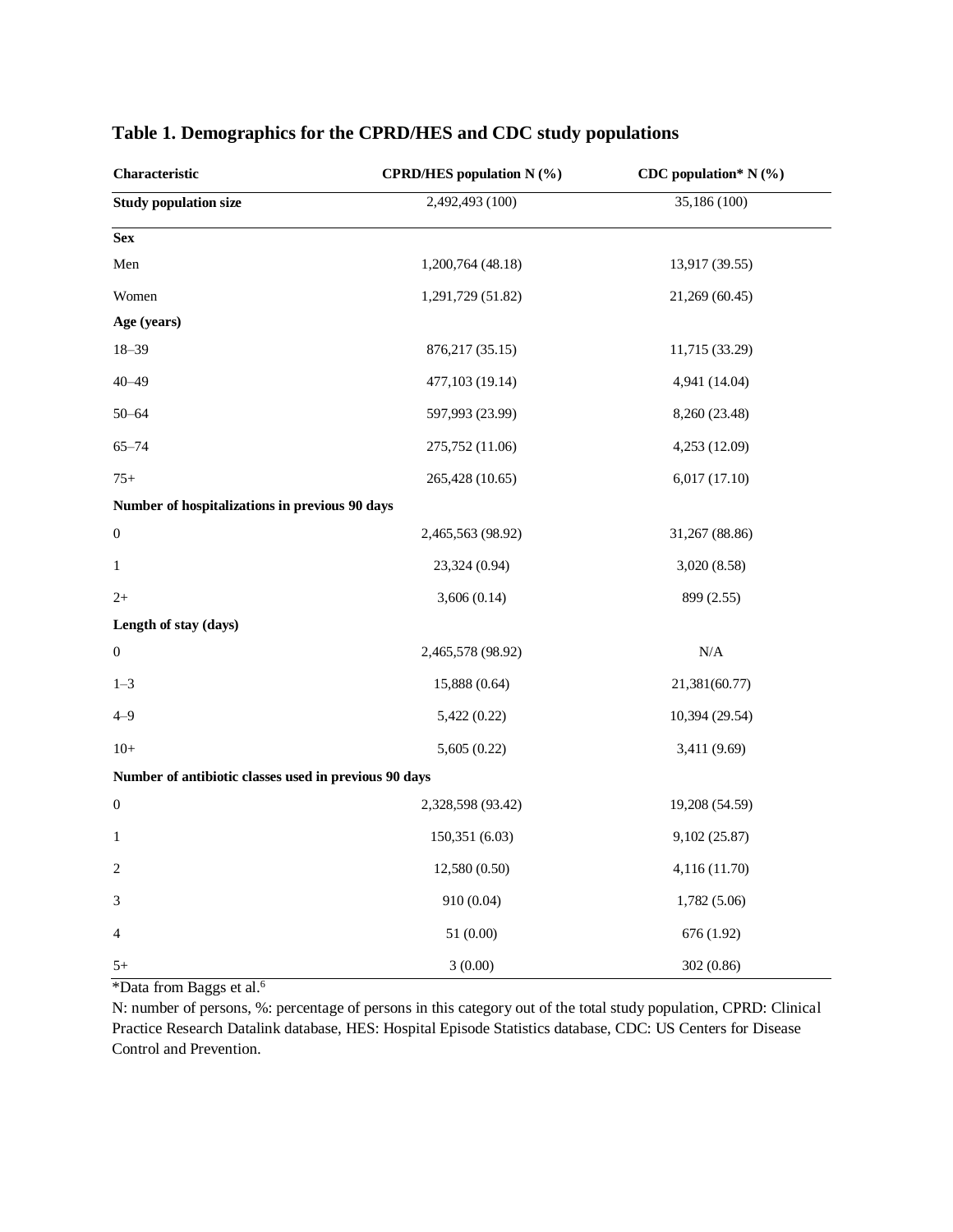**Table 2. Risk classification and** *C. difficile* **infection within 90 days or 365 days of index date with cut–off risk scores set to either 4 or 7 (sensitivity analysis)**

|                     | Cut–off value $=$ 4 |           |                   | $Cut-off value = 7$ |                   |           |                   |           |
|---------------------|---------------------|-----------|-------------------|---------------------|-------------------|-----------|-------------------|-----------|
|                     | 90 days             |           | 365 days          |                     | 90 days           |           | 365 days          |           |
|                     | Case                | Non-case  | <b>Case</b>       | Non-case            | Case              | Non-case  | Case              | Non-case  |
| High-risk 480       |                     | 1,621,077 | 1,290             | 1,620,267           | 394               | 335,023   | 983               | 334,434   |
| Low-risk            | 10                  | 870,926   | 42                | 870,894             | 96                | 2,156,980 | 349               | 2,156,727 |
| <b>Total</b>        | 490                 | 2,492,003 |                   | 1,332 2,491,162     | 490               | 2,492,003 | 1,332             | 2,491,161 |
| <b>OR</b>           |                     | 25.79     |                   | 16.51               |                   | 26.42     |                   | 18.16     |
| $(95\% \text{ CI})$ | $(13.79 - 48.24)$   |           | $(12.14 - 22.45)$ |                     | $(21.14 - 33.03)$ |           | $(16.08 - 20.52)$ |           |
| <b>PPV</b>          | 0.03                |           | 0.08              |                     | 0.12              |           | 0.29              |           |
| <b>NPV</b>          |                     | 99.99     |                   | 99.99               |                   | 100       |                   | 99.98     |
| $LR+$               | 1.51                |           | 1.49              |                     | 5.98              |           | 5.50              |           |

High–risk: persons with a risk score  $\geq 4$  (cut–off value = 4) or  $\geq 7$  (cut–off value = 7); Low–risk: persons with a risk score  $<$  4 (cut–off value = 4) or  $<$  7 (cut–off value = 7); OR: odds ratio; CI: confidence interval; PPV: positive predictive value; NPV: negative predictive value; LR+: positive likelihood ratio.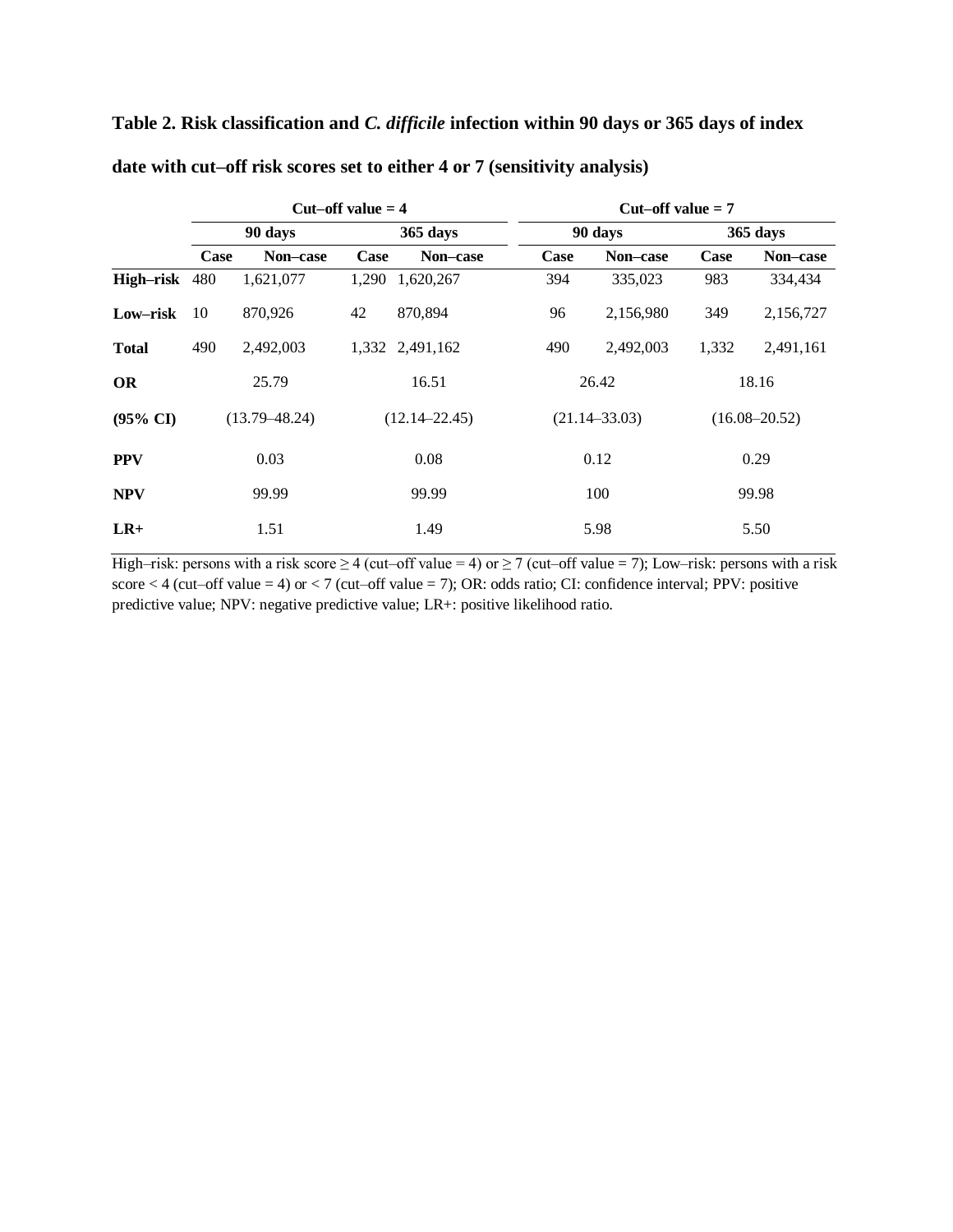|                   |  | Table 3. The study population by risk status and C. difficile infection status within 90 days |  |
|-------------------|--|-----------------------------------------------------------------------------------------------|--|
| of the index date |  |                                                                                               |  |

|                                               | C. difficile infection (90 days) |                            |                                 |                                       |  |  |  |
|-----------------------------------------------|----------------------------------|----------------------------|---------------------------------|---------------------------------------|--|--|--|
|                                               |                                  | Low-risk (risk score <7)   | High-risk (risk score $\geq$ 7) |                                       |  |  |  |
| <b>Variable</b>                               | Case $(N = 96)$                  | Non-case $(N = 2,156,980)$ | Case ( $N = 394$ )              | Non-case ( $N = 335,023$ )<br>$n$ (%) |  |  |  |
|                                               | $n$ (%)                          | $n$ (%)                    | $n\left(\frac{0}{0}\right)$     |                                       |  |  |  |
| <b>Sex</b>                                    |                                  |                            |                                 |                                       |  |  |  |
| Men                                           | 46 (47.92)                       | 1,065,758 (49.41)          | 166(42.13)                      | 134,794 (40.23)                       |  |  |  |
| Women                                         | 50 (52.08)                       | 1,091,222 (50.59)          | 228 (57.87)                     | 200,229 (59,77)                       |  |  |  |
| Age (years)                                   |                                  |                            |                                 |                                       |  |  |  |
| $18 - 39$                                     | 12 (12.50)                       | 875,769 (40.60)            | 5(1.27)                         | 431 (0.13)                            |  |  |  |
| $40 - 49$                                     | 13 (13.54)                       | 472,429 (21.90)            | 5(1.27)                         | 4,656 (1.39)                          |  |  |  |
| $50 - 64$                                     | 33 (34.38)                       | 557,364 (25.84)            | 22(5.58)                        | 40,574 (12.11)                        |  |  |  |
| $65 - 74$                                     | 38 (39.58)                       | 251,418 (11.66)            | 36(9.14)                        | 24,260 (7.24)                         |  |  |  |
| $75+$                                         | 0(0.00)                          | 0(0.00)                    | 326 (82.74)                     | 265,102 (79.13)                       |  |  |  |
| <b>Previous hospitalization</b>               |                                  |                            |                                 |                                       |  |  |  |
| $\boldsymbol{0}$                              | 94 (97.92)                       | 2,152,144 (99.78)          | 244 (61.93)                     | 313,081 (93.45)                       |  |  |  |
| 1                                             | 1(1.04)                          | 4,435(0.21)                | 106 (26.90)                     | 18,782 (5.61)                         |  |  |  |
| $2+$                                          | 1(1.04)                          | 401 (0.02)                 | 44 (11.17)                      | 3,160 (0.94)                          |  |  |  |
| Length of stay (days)                         |                                  |                            |                                 |                                       |  |  |  |
| $\boldsymbol{0}$                              | 94 (97.92)                       | 2,152,147 (99.78)          | 244 (61.93)                     | 313,093 (93.45)                       |  |  |  |
| $1 - 3$                                       | 2(2.08)                          | 4,228(0.20)                | 21(5.33)                        | 11,637 (3.47)                         |  |  |  |
| $4 - 9$                                       | 0(0.00)                          | 605(0.03)                  | 20(5.08)                        | 4,797 (1.43)                          |  |  |  |
| $10+$                                         | 0(0.00)                          | 0(0.00)                    | 109 (27.66)                     | 5,496 (1.64)                          |  |  |  |
| Previous antibiotics used (number of classes) |                                  |                            |                                 |                                       |  |  |  |
| $\boldsymbol{0}$                              | 89 (92.71)                       | 2,080,266 (96.44)          | 286 (72.59)                     | 247,957 (74.01)                       |  |  |  |
| $\mathbf{1}$                                  | 6(6.25)                          | 73,556 (3.41)              | 88 (22.34)                      | 76,701 (22.89)                        |  |  |  |
| $\overline{c}$                                | 1(1.04)                          | 3,031 (0.14)               | 16(4.06)                        | 9,532 (2.85)                          |  |  |  |
| $\mathfrak 3$                                 | 0(0.00)                          | 120(0.01)                  | 3(0.76)                         | 787 (0.23)                            |  |  |  |
| 4                                             | 0(0.00)                          | 7(0.01)                    | 1(0.25)                         | 43 (0.01)                             |  |  |  |
| $5+$                                          | 0(0.00)                          | 0(0.00)                    | 0(0.00)                         | 3(0.00)                               |  |  |  |

N: total number of cases or non–cases in this risk category; n: number of cases or non–cases in this category of the variable; %: (n/N) x100.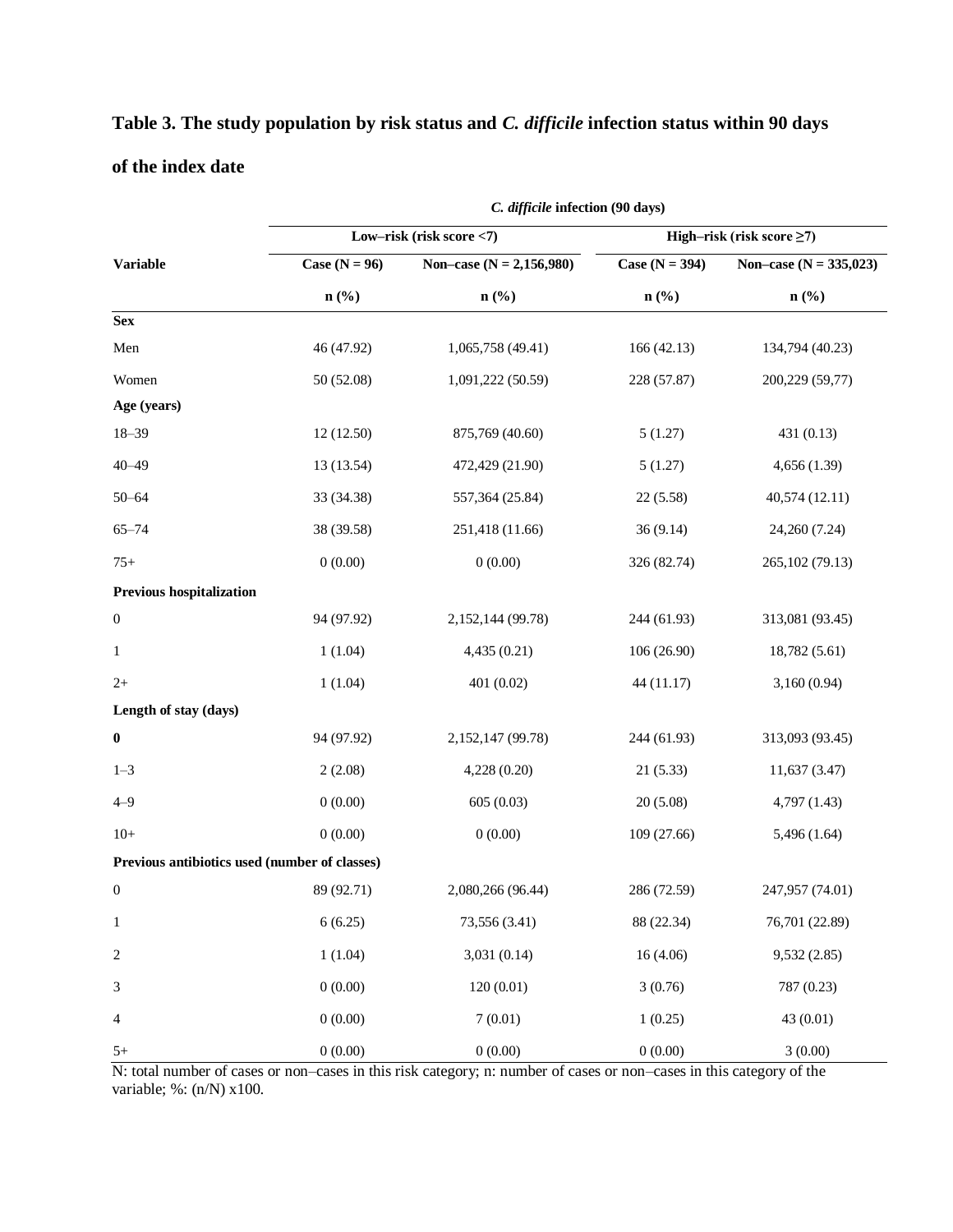Antibiotics classes considered for inclusion: Aminoglycosides, 1st to 4th generation cephalosporins, fluroquinolones, vancomycin IV, betalatamase, penicillins, clindamycin, macorlides, sulfanomides antibiotics, carbapenhems, other antibiotics.